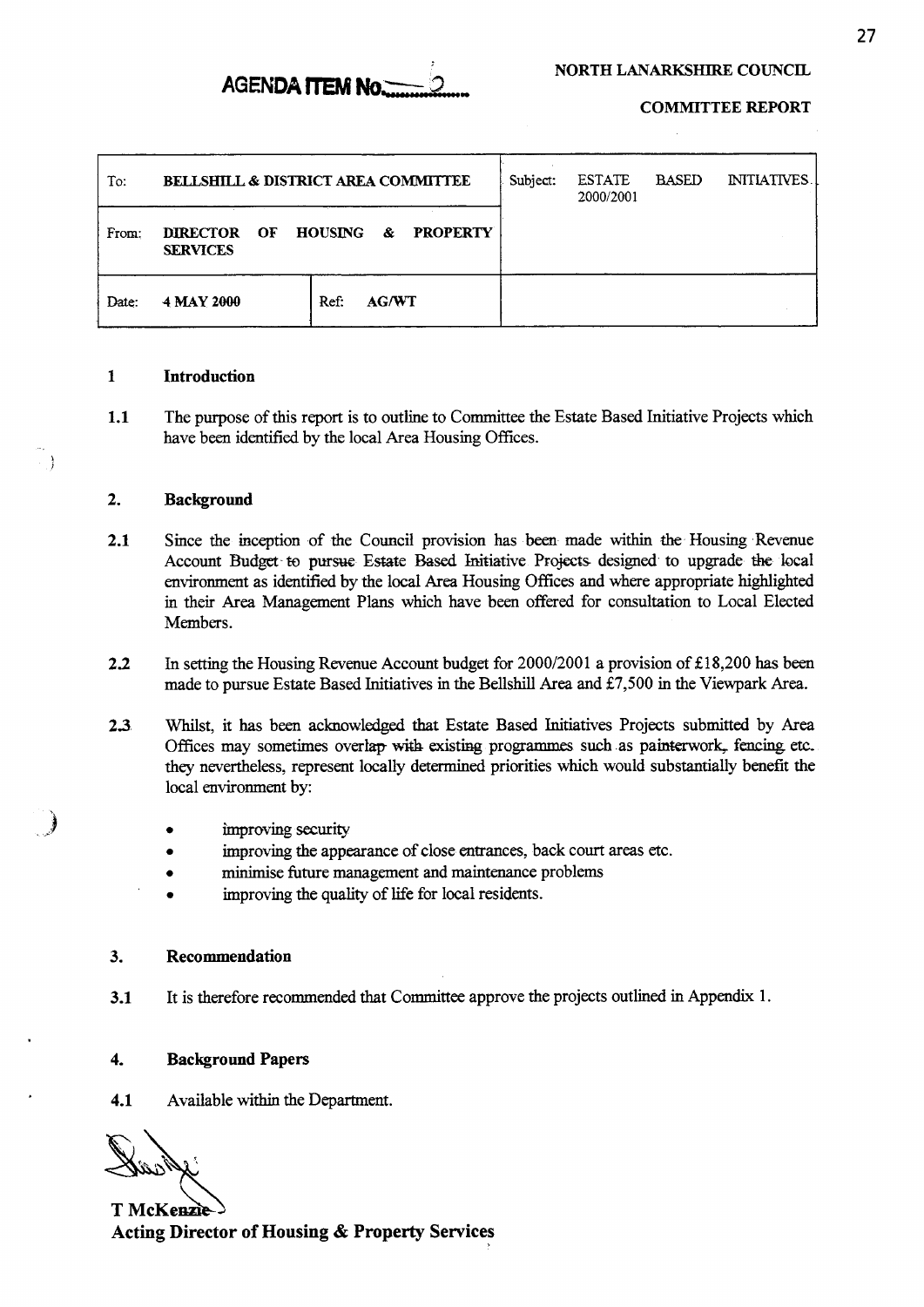$\overline{ }$ 

### **ESTATE BASED INITIATIVES 2000/2001**

### *Project Proposed By Viewpark Area Office*

**PROJECT TITLE:-** *MERRICK TERRACE LOCK-UPS* 

| 1. Description of Works                      | Environmental improvements to<br>'buried' lock-up roofs and redundant<br>play area |
|----------------------------------------------|------------------------------------------------------------------------------------|
| 2. Location Details                          | Merrick Terrace, Tannochside                                                       |
| 3. Project Objectives                        | To enhance ongoing environmental<br>improvements                                   |
| 4. (a) Proportion of Budget<br>Allocated     | Full budget allocation plus possible<br>top-up from lock-up budget                 |
| (b) Proposed Tendering<br>Arrangements       | Previously tendered item in Capital<br>Programme                                   |
| 5. (a) Estimated Annual<br>Maintenance Costs | $\pounds100$ per annum                                                             |
| (b) Proposed Maintenance<br>Arrangements     | Cyclic litter pick, weedkill and shrub<br>maintenance                              |
|                                              |                                                                                    |

 $H_{\infty}$ 

**Office Manager** 

Submitted By:

Date: **10 March 2000**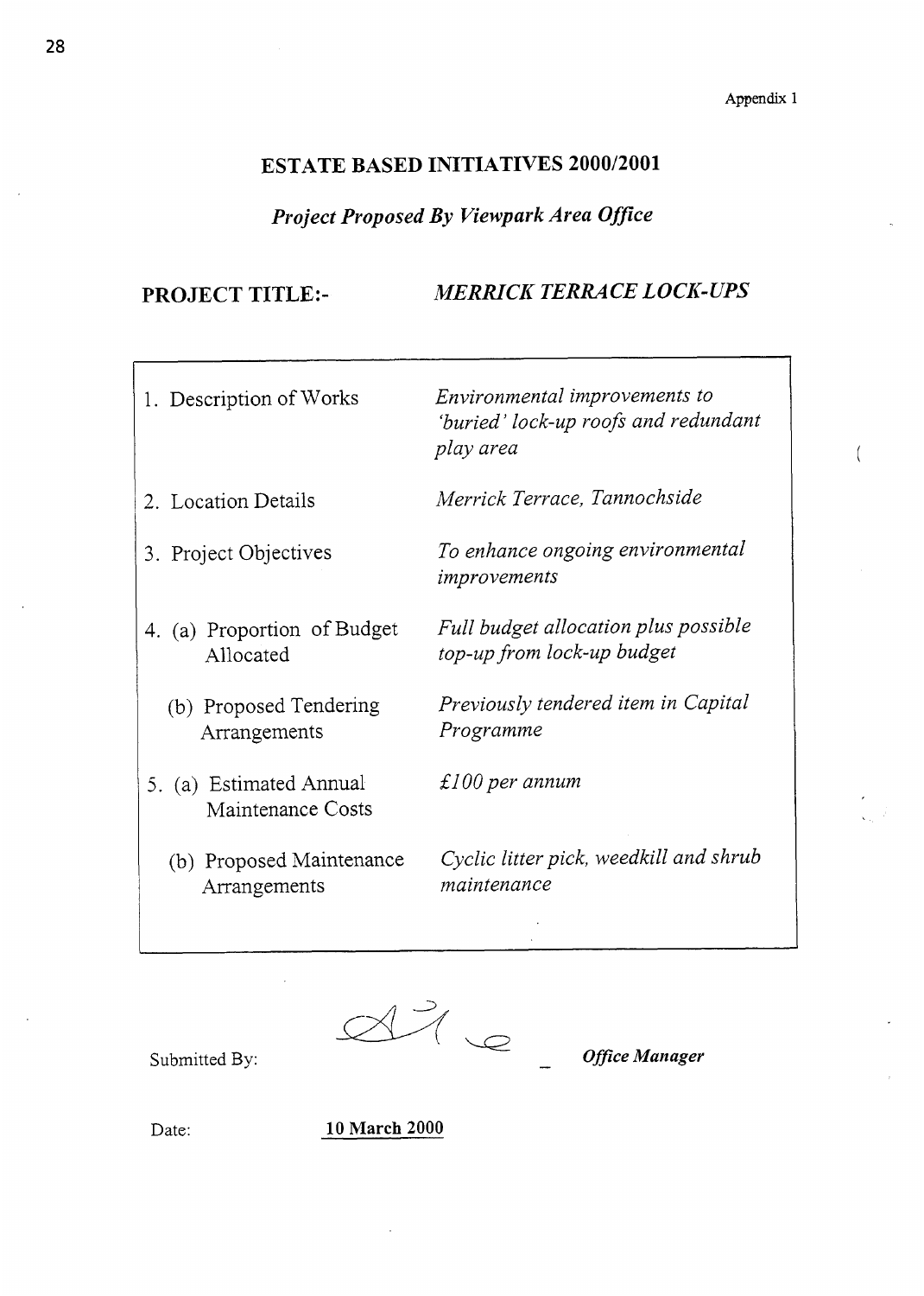# ESTATE BASED INITIATIVES **2000/2001**  PROJECT PROPOSED BY BELLSHILL AREA OFFICE PROJECT TITLE - **1.** Description of Works - **2.** Location Details - *3.* Project Objectives - Soft/Hard Landscaping - Rockburn Crescent Ward **24**  Provision of soft/hard landscaping to enhance the Rockburn Area where a programme of improvements to roughcast, fencing, paving, lockups etc. is ongoing. Rockburn Crescent, Bellshill Phase **VI1** - Continuation of Environmental improvements initiated **1994/95. 1..** (a) Proportion of Budget Allocated - **\$4060**  (b) Proposed Tendering Arrangements - Specification to be drawn up by Housing and Property Services and Community Services. 5. **(a)** Estimated Annual Maintenance Costs - Not known at this stage. (b) Proposed Maintenance Arrangements - Community Services Contract. Proposed By Senior Housing Officer Submitted By Area Housing Manager Date

29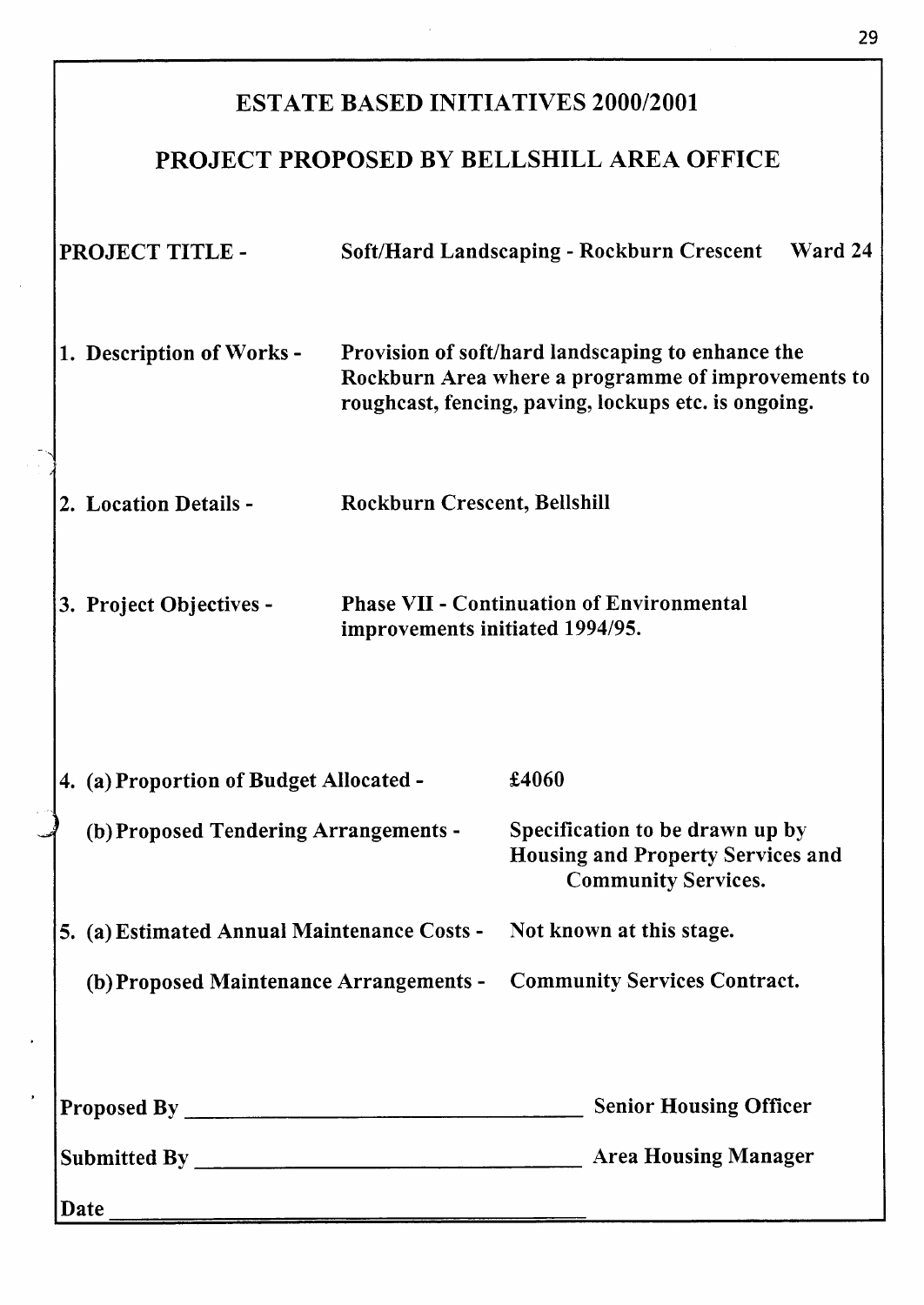# **ESTATE BASED INITIATIVES 2000/2001**

# **PROJECT PROPOSED BY BELLSHILL AREA OFFICE**

| PROJECT TITLE -                                                                                                                                                                                   | <b>Parking Bays - Orbiston</b>                      |                                                                                                           | Ward 25                       |  |
|---------------------------------------------------------------------------------------------------------------------------------------------------------------------------------------------------|-----------------------------------------------------|-----------------------------------------------------------------------------------------------------------|-------------------------------|--|
| 1. Description of Works -                                                                                                                                                                         | Provision of parking bays in the Liberty Road area. |                                                                                                           |                               |  |
| 2. Location Details -                                                                                                                                                                             | <b>Liberty Road, Bellshill</b>                      |                                                                                                           |                               |  |
| Phase VII - Continuation of a programme started<br>3. Project Objectives -<br>to provide additional parking spaces and to resolve<br>1994/95<br>parking problems on this busy main road.<br>major |                                                     |                                                                                                           |                               |  |
| 4. (a) Proportion of Budget Allocated -                                                                                                                                                           |                                                     | £3400                                                                                                     |                               |  |
| (b) Proposed Tendering Arrangements -                                                                                                                                                             |                                                     | Specification to be drawn up by<br><b>Housing and Property Services and</b><br><b>Community Services.</b> |                               |  |
| 5. (a) Estimated Annual Maintenance Costs - Not applicable.                                                                                                                                       |                                                     |                                                                                                           |                               |  |
| (b) Proposed Maintenance Arrangements - Planning and Environment.                                                                                                                                 |                                                     |                                                                                                           |                               |  |
|                                                                                                                                                                                                   |                                                     |                                                                                                           | <b>Senior Housing Officer</b> |  |
|                                                                                                                                                                                                   |                                                     |                                                                                                           |                               |  |
| Date                                                                                                                                                                                              |                                                     |                                                                                                           |                               |  |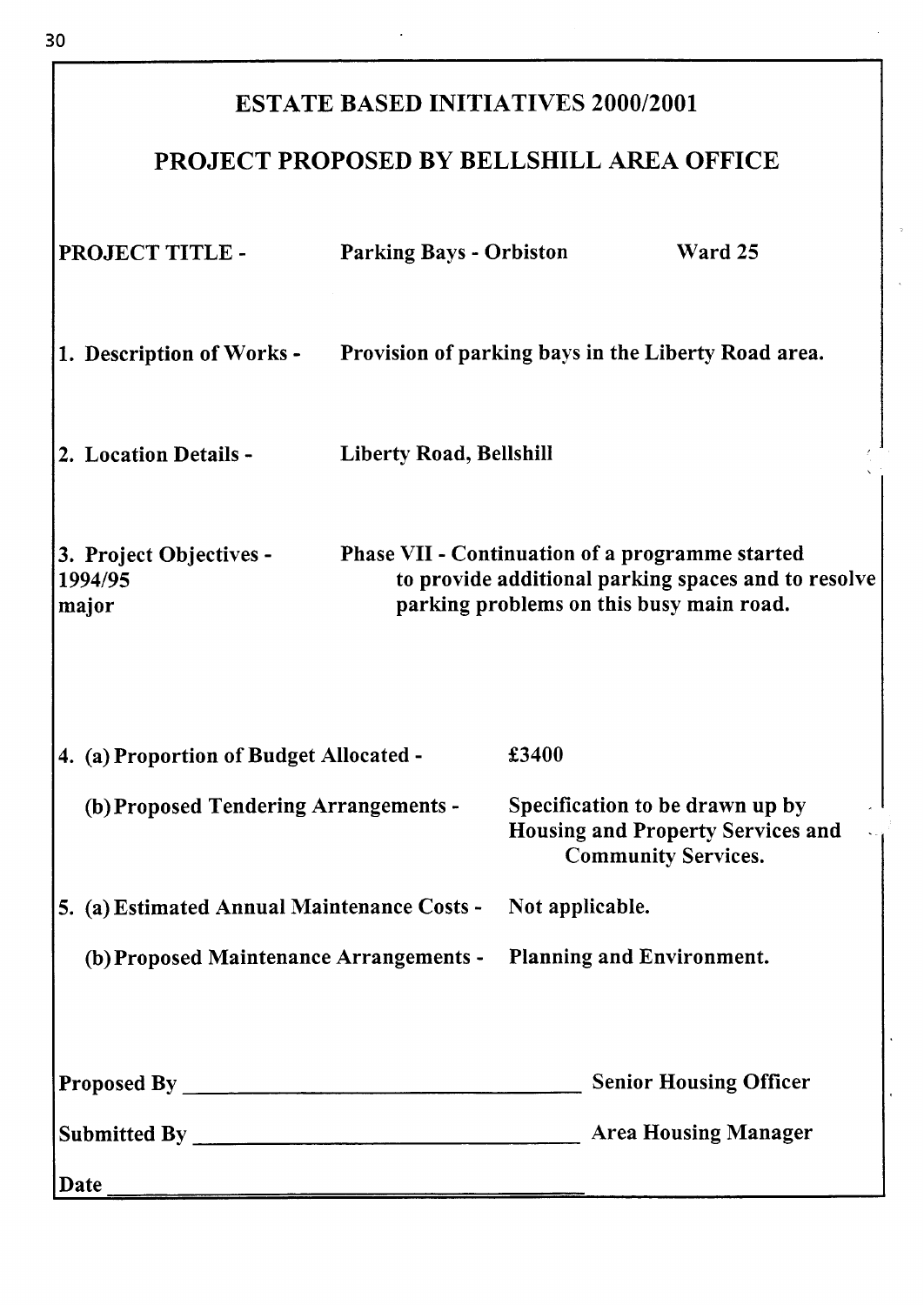| <b>ESTATE BASED INITIATIVES 2000/2001</b>        |                                                                                                                                                                                            |                                                                                                           |                               |  |  |
|--------------------------------------------------|--------------------------------------------------------------------------------------------------------------------------------------------------------------------------------------------|-----------------------------------------------------------------------------------------------------------|-------------------------------|--|--|
| PROJECT PROPOSED BY BELLSHILL AREA OFFICE        |                                                                                                                                                                                            |                                                                                                           |                               |  |  |
| PROJECT TITLE -                                  | <b>Bruce Street, Bellshill</b>                                                                                                                                                             |                                                                                                           | Ward 26                       |  |  |
| 1. Description of Works -                        | To provide soft landscaping on a Phased Approach in an<br>area where improvements have been ongoing. Metal<br>fencing re-roofing and window replacement.<br><b>Bruce Street, Bellshill</b> |                                                                                                           |                               |  |  |
| 2. Location Details -                            |                                                                                                                                                                                            |                                                                                                           |                               |  |  |
| 3. Project Objectives -                          | To enhhance the appearance of the communal front and<br>rear courts of Bruce Street and provide a more pleasant<br>environment which is easily maintained.                                 |                                                                                                           |                               |  |  |
| 4. (a) Proportion of Budget Allocated -<br>£3700 |                                                                                                                                                                                            |                                                                                                           |                               |  |  |
| (b) Proposed Tendering Arrangements -            |                                                                                                                                                                                            | Specification to be drawn up by<br><b>Housing and Property Services and</b><br><b>Community Services.</b> |                               |  |  |
| 5. (a) Estimated Annual Maintenance Costs -      |                                                                                                                                                                                            | Not known at this stage.                                                                                  |                               |  |  |
| (b) Proposed Maintenance Arrangements -          |                                                                                                                                                                                            | <b>Community Services Contract.</b>                                                                       |                               |  |  |
|                                                  |                                                                                                                                                                                            |                                                                                                           | <b>Senior Housing Officer</b> |  |  |
|                                                  |                                                                                                                                                                                            |                                                                                                           |                               |  |  |
| Date $_{-}$                                      |                                                                                                                                                                                            |                                                                                                           |                               |  |  |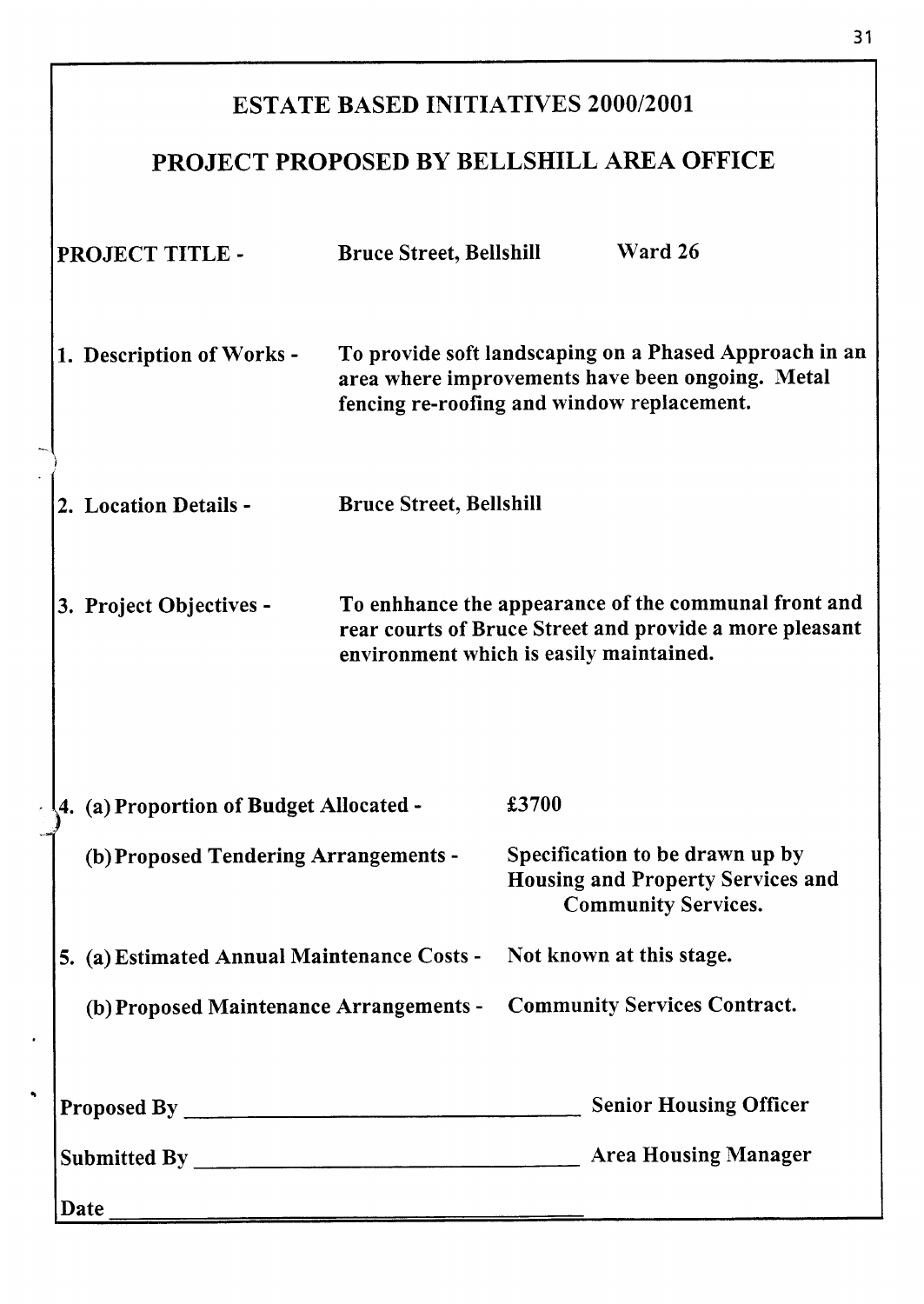## ESTATE BASED INITIATIVES **2000/2001**

# PROJECT PROPOSED BY BELLSHILL AREA OFFICE

| PROJECT TITLE -                             | Landscaping - Spruce Way, Holytown<br>Ward 27                                                                                                          |                                                                                                            |  |  |  |
|---------------------------------------------|--------------------------------------------------------------------------------------------------------------------------------------------------------|------------------------------------------------------------------------------------------------------------|--|--|--|
| 1. Description of Works -                   | To provide soft landscaping in an area where<br>improvements have been ongoing since 1993. Metal<br>fencing, new door entries, removal of pram stores. |                                                                                                            |  |  |  |
| 2. Location Details -                       | <b>Spruce Way, Holytown</b>                                                                                                                            |                                                                                                            |  |  |  |
| 3. Project Objectives -                     | To enhance the appearance of the rear courts of Spruce<br>Way and provide a more pleasant environment which is<br>easily maintained.                   |                                                                                                            |  |  |  |
| 4. (a) Proportion of Budget Allocated -     |                                                                                                                                                        | £3260                                                                                                      |  |  |  |
| (b) Proposed Tendering Arrangements -       |                                                                                                                                                        | Specification to be drawn up by $\cdot$<br><b>Housing and Property Services</b><br>and Community Services. |  |  |  |
| 5. (a) Estimated Annual Maintenance Costs - |                                                                                                                                                        | Not known at this stage.                                                                                   |  |  |  |
| (b) Proposed Maintenance Arrangements -     |                                                                                                                                                        | <b>Community Services Contract.</b>                                                                        |  |  |  |
|                                             |                                                                                                                                                        | <b>Senior Housing Officer</b>                                                                              |  |  |  |
|                                             |                                                                                                                                                        | <b>Area Housing Manager</b>                                                                                |  |  |  |
|                                             |                                                                                                                                                        |                                                                                                            |  |  |  |